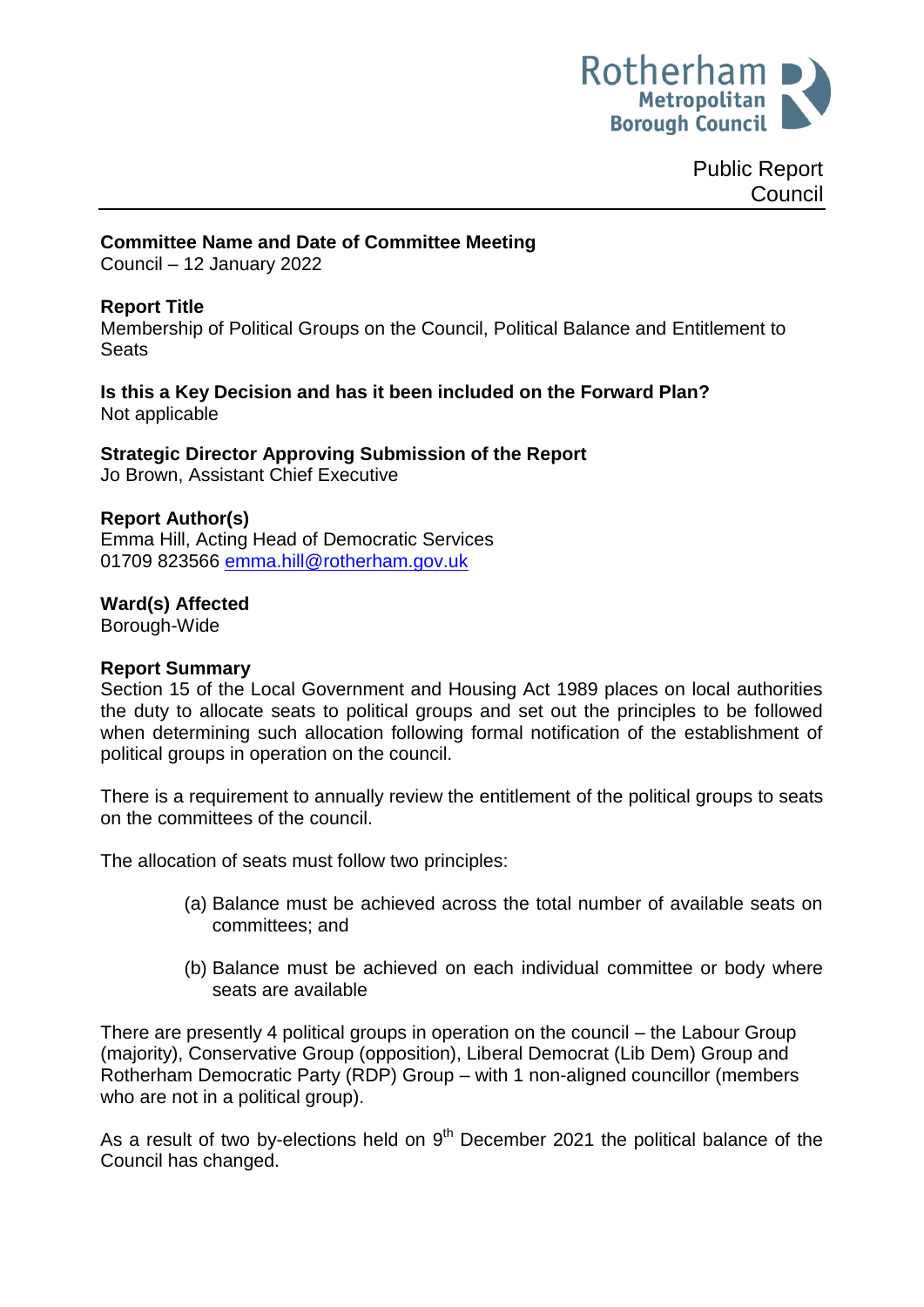There are 149 seats available on committees, boards and panels and under the calculation the Labour Group is entitled to 83 seats, the opposition Group (Conservative) 45 seats, the Liberal Democrat Group 10 seats, the Rotherham Democratic Party Group 8 seats. 3 seats are allocated to the non-aligned councillor.

# **Recommendations**

- 1. To note the new political balance of the Council as a result of the by-elections.
- 2. That the entitlement of the membership of the political groups be agreed and such entitlements be reflected in Council's appointments of members to committees.
- 3. To agree the amendment of appointments of Members to Committees, Boards and Panels to reflect the change in political balance as notified by Group Leaders.

**List of Appendices Included**

None

**Background Papers** The Council's Constitution

**Consideration by any other Council Committee, Scrutiny or Advisory Panel** No

**Council Approval Required** Yes

**Exempt from the Press and Public** No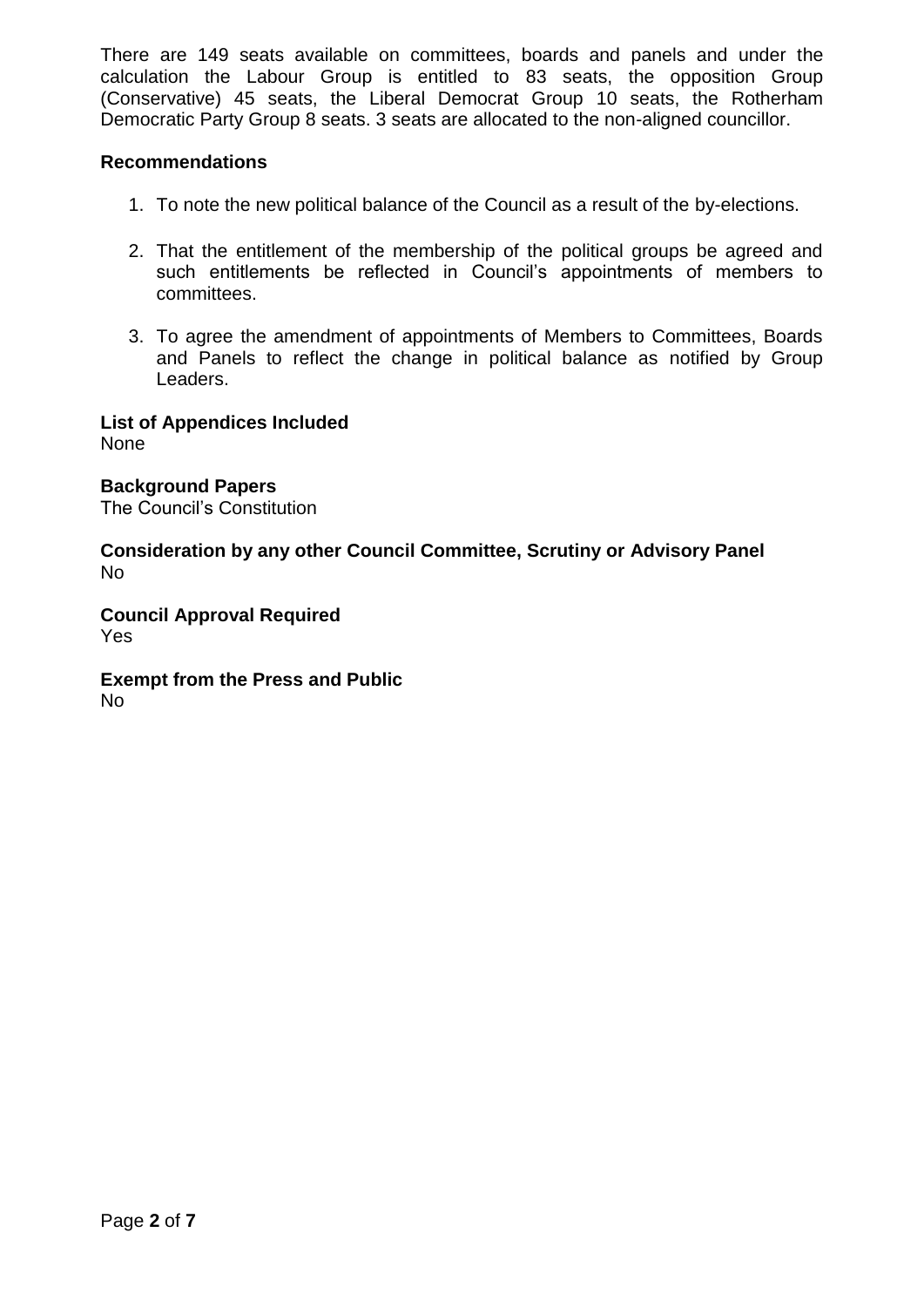# **Membership of Political Groups on the Council, Political Balance and Entitlement to Seats**

# **1. Background**

- 1.1 Section 15 of the Local Government and Housing Act 1989 places on local authorities the duty to allocate seats to political groups and sets out the principles to be followed when determining such allocation. The main principles, which must be satisfied sequentially, include:
	- (a) That the number of seats on ordinary Committees/Bodies which are allocated to each political group bears the same proportion to the total of all the seats on the ordinary Committees of that Authority, as is borne by the Members of that group to the membership of the Authority (i.e. the allocation of the **total** number of seats available must mirror the political composition of the council).
	- (b) That the number of seats on the Body (Committee, etc.), which are allocated to each political group, bears the same proportion to the number of all the seats on that Body as is borne by the number of Members of that group to the membership of the Authority (i.e. the allocation of seats on **individual** committees must mirror the political composition of the council).
- 1.2 Local authorities are able to depart from the statutory provisions where there is not a vote against the arrangements.
- 1.3 Those members not in a political group may still in the discretion of the Council be allocated a due share of seats, although the Council will decide how to allocate seats to non-aligned councillors.
- 1.4 In line with the provisions of the Council's Constitution, appointments will be made to committees of the Council at this annual meeting. This report confirms the entitlement to seats on committees.

# **2. Political Groups**

2.1 The Proper Officer has received formal notification, under the provisions of the Local Government (Committees and Political Groups) Regulations 1990, of the establishment of four political groups in operation on the council, namely:

| <b>Name of Group</b> | <b>Designated Leader &amp; Deputy</b><br>Leader<br>(number of Members)                      |
|----------------------|---------------------------------------------------------------------------------------------|
| Labour               | Leader - Councillor Chris Read<br>Deputy Leader - Councillor Sarah<br>Allen<br>(33 Members) |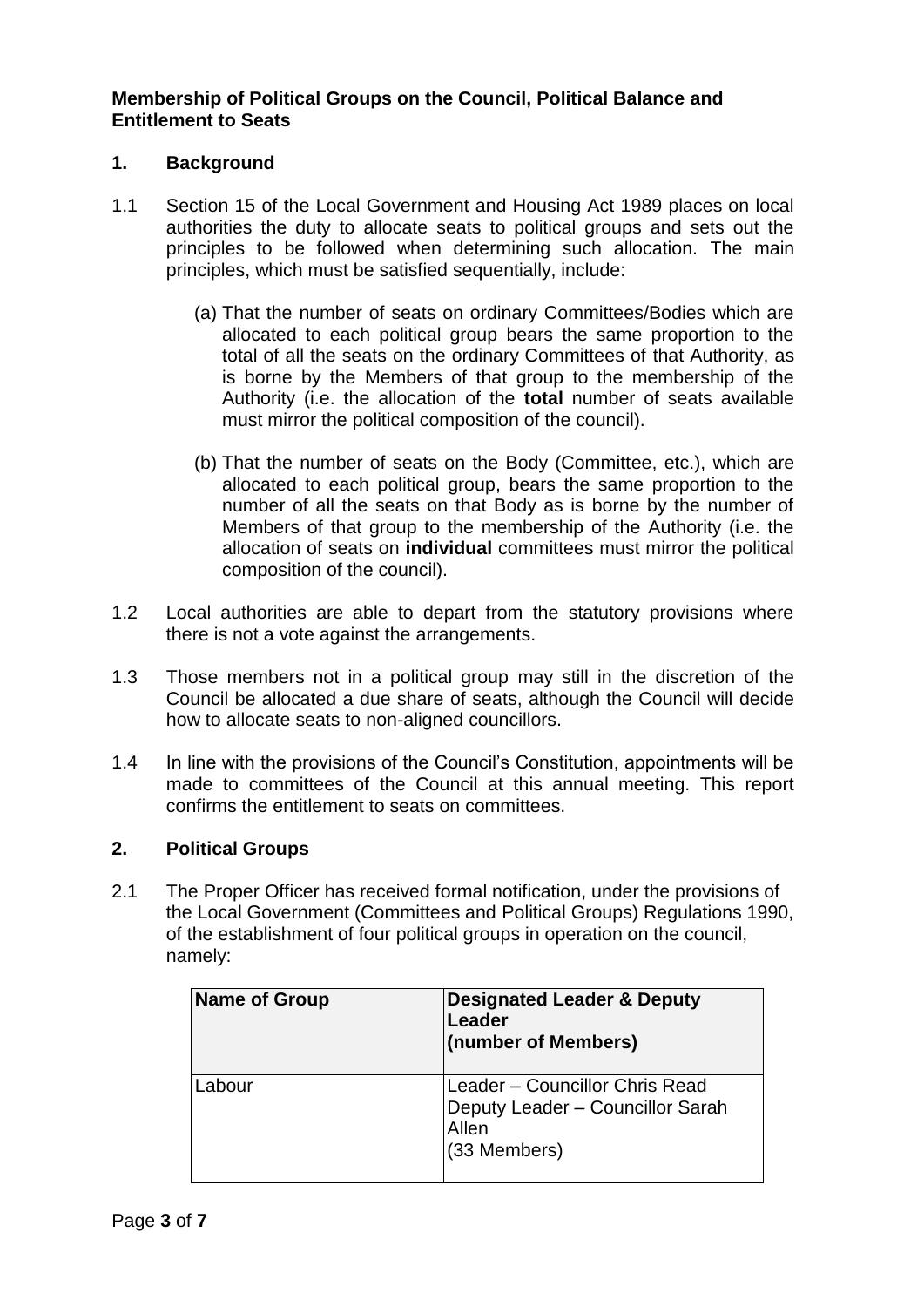| Conservative                      | Leader - Councillor Emily Barley<br>Deputy Leader - Councillor Zachary<br>Collingham<br>(18 Members) |
|-----------------------------------|------------------------------------------------------------------------------------------------------|
| Liberal Democrat                  | Leader - Councillor Adam Carter<br>(4 Members)                                                       |
| <b>Rotherham Democratic Party</b> | Leader - Councillor Rob Elliott<br>(3 Members)                                                       |

2.2 Councillor Bennett-Sylvester is unaffiliated to a political party. For the purposes of this report, Councillor Bennett-Sylvester is regarded as a nonaligned councillor.

## **3. Allocation of Seats**

3.1 The allocation process must be applied 'so far as is reasonably practicable' to achieve a balanced outcome. The allocation of the 149 seats to the political groups is determined by the following formula:

Number of Members of Political Group X Number of Seats to be allocated Total Number of Members of Council

For the 149 seats available in applying principle (a) in paragraph 1.1, this gives:

| <b>Political Group</b>            | <b>Seat Entitlement</b> |
|-----------------------------------|-------------------------|
| Labour                            | 83                      |
| Conservative                      | 45                      |
| <b>Liberal Democrat</b>           | 10                      |
| <b>Rotherham Democratic Party</b> | 8                       |
| (balance)                         | 3                       |
|                                   |                         |
| TOTAL                             | 149                     |

3.2 Application of principle (b) in paragraph 1.1 of this report, relating to the number of seats on individual committees, gives the following:

|                                               | <b>Seats</b><br><b>Available</b> |    |   | <b>LD</b> | <b>RDP</b> | <b>NA</b> |
|-----------------------------------------------|----------------------------------|----|---|-----------|------------|-----------|
| <b>Regulatory</b><br><b>Committees/Boards</b> |                                  |    |   |           |            |           |
| <b>Audit Committee</b>                        | 5                                | 3  | 2 |           |            |           |
| <b>Licensing Board</b>                        | 21                               | 12 | 6 |           |            |           |
| <b>Licensing Committee</b>                    | 15                               | 8  | 5 |           |            |           |
| <b>Planning Board</b>                         | 15                               | 8  | 5 |           |            |           |
| <b>Staffing Committee</b>                     | 5                                | າ  | 2 |           |            |           |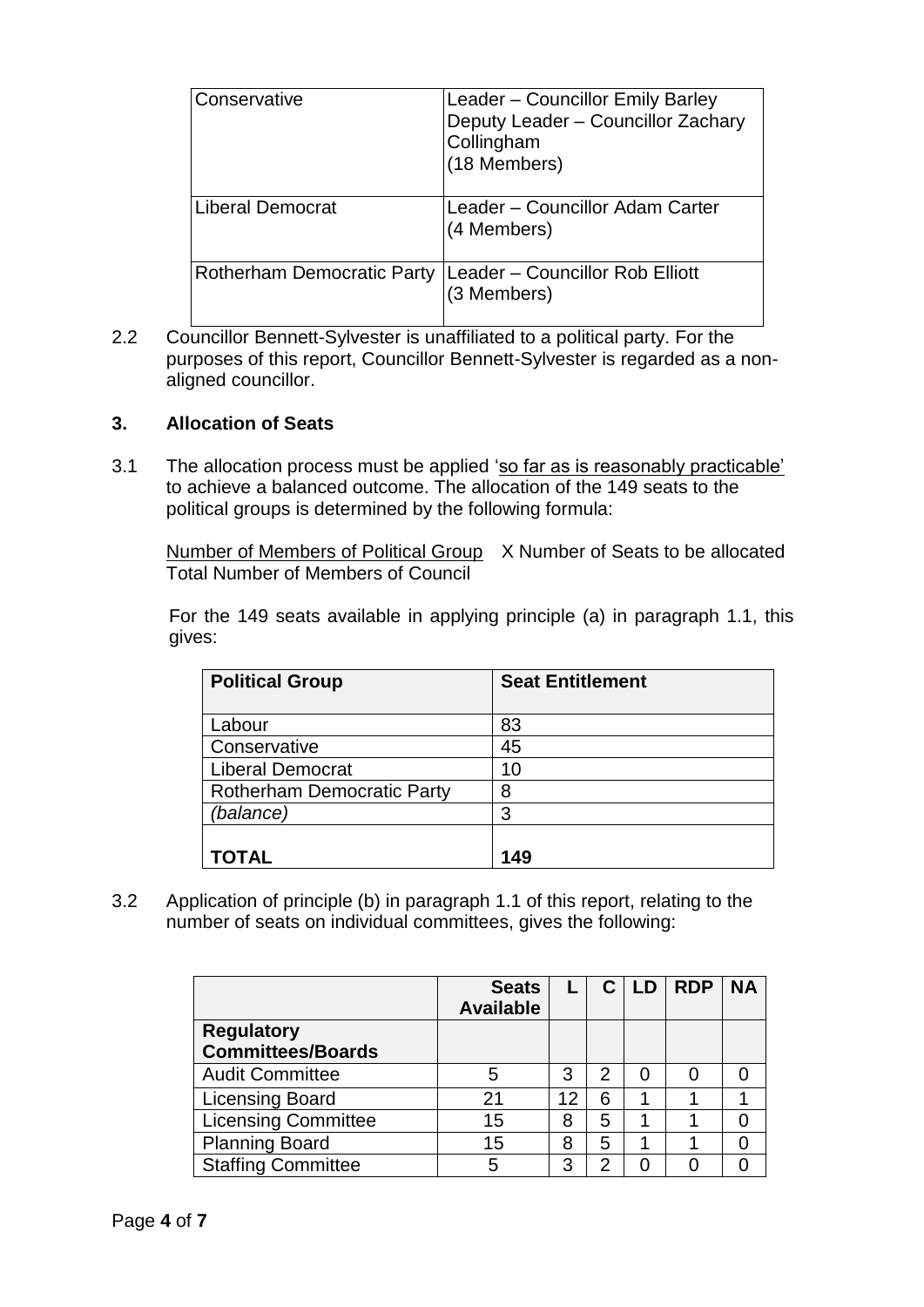| <b>Standards and Ethics</b><br>Committee | 8   | 4              | 2             |                | ი              |   |
|------------------------------------------|-----|----------------|---------------|----------------|----------------|---|
|                                          |     |                |               |                |                |   |
| <b>Overview and Scrutiny</b>             |     |                |               |                |                |   |
| <b>Overview &amp; Scrutiny</b>           | 12  | $\overline{7}$ | 3             | 1              | 1              | O |
| <b>Management Board</b>                  |     |                |               |                |                |   |
| <b>Health Select Commission</b>          | 18  | 10             | 5             | $\overline{2}$ | 1              | 0 |
| <b>Improving Lives Select</b>            | 18  | 10             | 5             | 1              | $\mathfrak{p}$ | 0 |
| Commission                               |     |                |               |                |                |   |
| <b>Improving Places Select</b>           | 18  | 10             | 5             | 1              | 1              | 1 |
| Commission                               |     |                |               |                |                |   |
|                                          |     |                |               |                |                |   |
| <b>Other Bodies</b>                      |     |                |               |                |                |   |
| <b>Corporate Parenting Group</b>         | 5   | 3              | 2             | 0              | 0              | 0 |
| <b>Introductory Tenancy</b>              | 4   | 2              | 1             | $\Omega$       | O              | 1 |
| <b>Review Panel</b>                      |     |                |               |                |                |   |
| <b>Joint Consultative</b>                | 5   | 3              | $\mathcal{P}$ | 0              | 0              | 0 |
| Committee                                |     |                |               |                |                |   |
|                                          |     |                |               |                |                |   |
| TOTAL                                    | 149 | 83             | 45            | 8              |                | 3 |

3.3 In the table in paragraph 3.2 above, the committees and panels listed have locally agreed provisions in respect of their membership which were determined by the Council at its annual meeting in May 2018. In the case of the pool of membership of the Employment Appeals Panel this was increased to 13 Members. For ease of reference additional information relating to appointments is set out below:

| <b>Panel</b>                              | <b>Description of Role and Function</b>                                                                                                                                                                                                                                                                                                      |
|-------------------------------------------|----------------------------------------------------------------------------------------------------------------------------------------------------------------------------------------------------------------------------------------------------------------------------------------------------------------------------------------------|
| <b>Employment</b><br><b>Appeals Panel</b> | Appeal Panels shall comprise three members<br>of the Council selected from a pool of 13<br>members (four of whom shall be Cabinet<br>members, and nine of whom shall be Scrutiny<br>Panel members and three of whom shall be<br>members of the opposition party), who have<br>received appropriate training on employment<br>related issues. |
| Corporate<br><b>Parenting Group</b>       | The Panel, in addition to the Members<br>appointed by the Council, shall comprise of<br>two representatives of the Adoption Panel<br>and one representative of the Fostering<br>Panel.                                                                                                                                                       |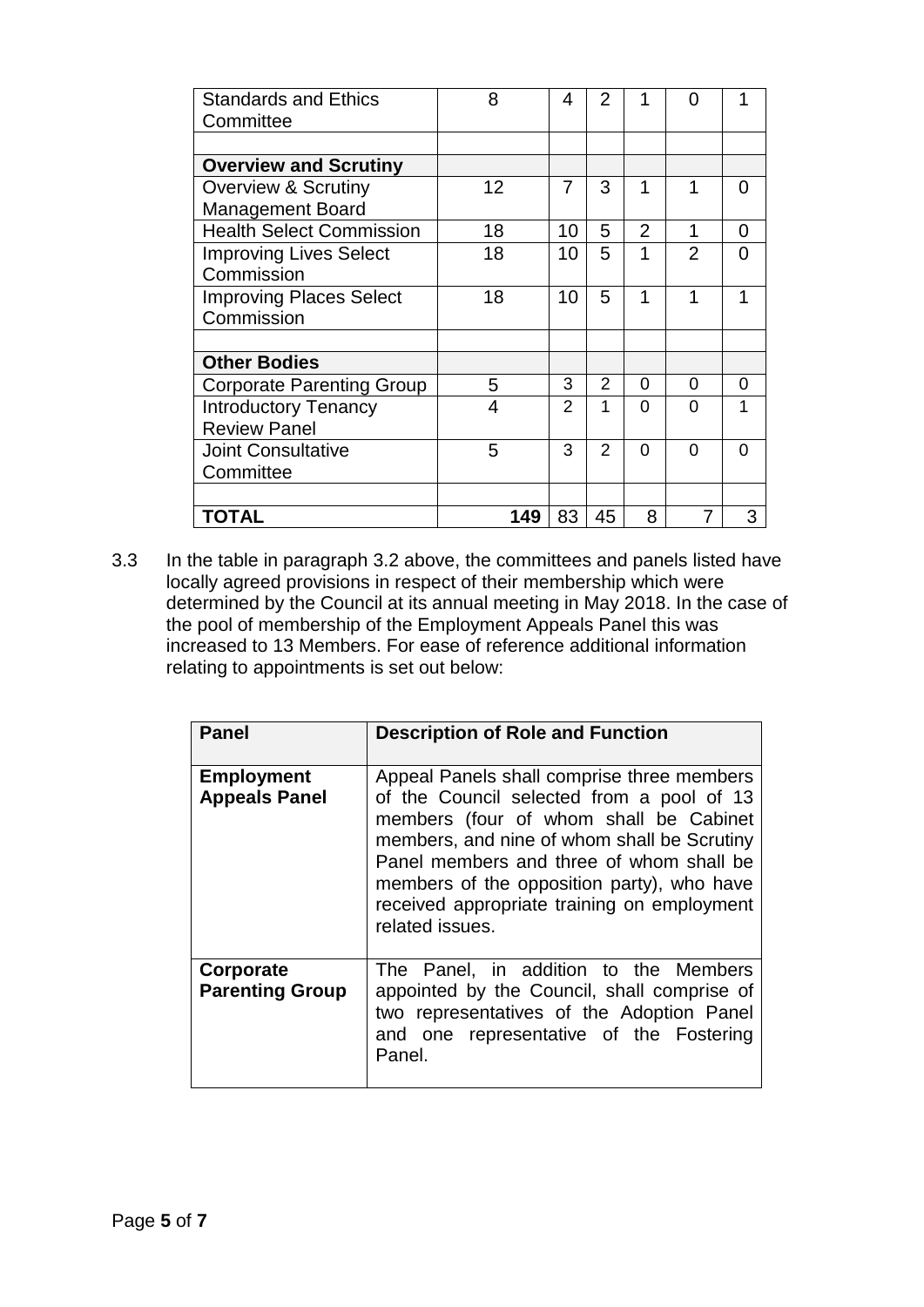| <b>Introductory</b><br><b>Tenancy Review</b><br><b>Panel</b> | The Panel shall comprise of at least three<br>elected members from the Improving Lives<br>Scrutiny Commission or Improving Places<br>Scrutiny Commission and a housing policy<br>advisor. |
|--------------------------------------------------------------|-------------------------------------------------------------------------------------------------------------------------------------------------------------------------------------------|
| <b>Joint</b>                                                 | The Committee shall comprise of the Deputy                                                                                                                                                |
| <b>Consultative</b>                                          | Leader, three Cabinet Members and one                                                                                                                                                     |
| <b>Committee</b>                                             | member of an opposition group.                                                                                                                                                            |

# **4. Options considered and recommended proposal**

- 4.1 The law and the authority's Constitution provide for the appointment of members to serve on committees and other bodies as a power reserved to the Council.
- 4.2 The Council may determine not to appoint to the committees at this meeting, however this will delay the conduct of the authority's business until the next available council meeting. This option is not recommended.

# **5. Consultation on proposal**

5.1 Political groups have been advised of the requirement for political balance and have been requested to provide nominations to the Head of Democratic Services for the available seats ahead of this meeting.

## **6. Timetable and Accountability for Implementing this Decision**

6.1 There is a requirement for the Council to make appointments to committees, boards and panels at its meeting on 12 January 2022.

## **7. Financial and Procurement Advice and Implications**

7.1 There are no financial and procurement implications directly arising from this report.

## **8. Legal Advice and Implications**

8.1 The legislative requirements are set out at paragraph 1.1 above.

## **9. Human Resources Advice and Implications**

9.1 There are no human resources implications arising from this report.

# **10. Implications for Children and Young People and Vulnerable Adults**

10.1 The appointment of members to serve on committees and other bodies of the council will indirectly impact on children and young people and vulnerable adults through the activities and decisions of those bodies. There are no apparent direct implications at the time of writing this report.